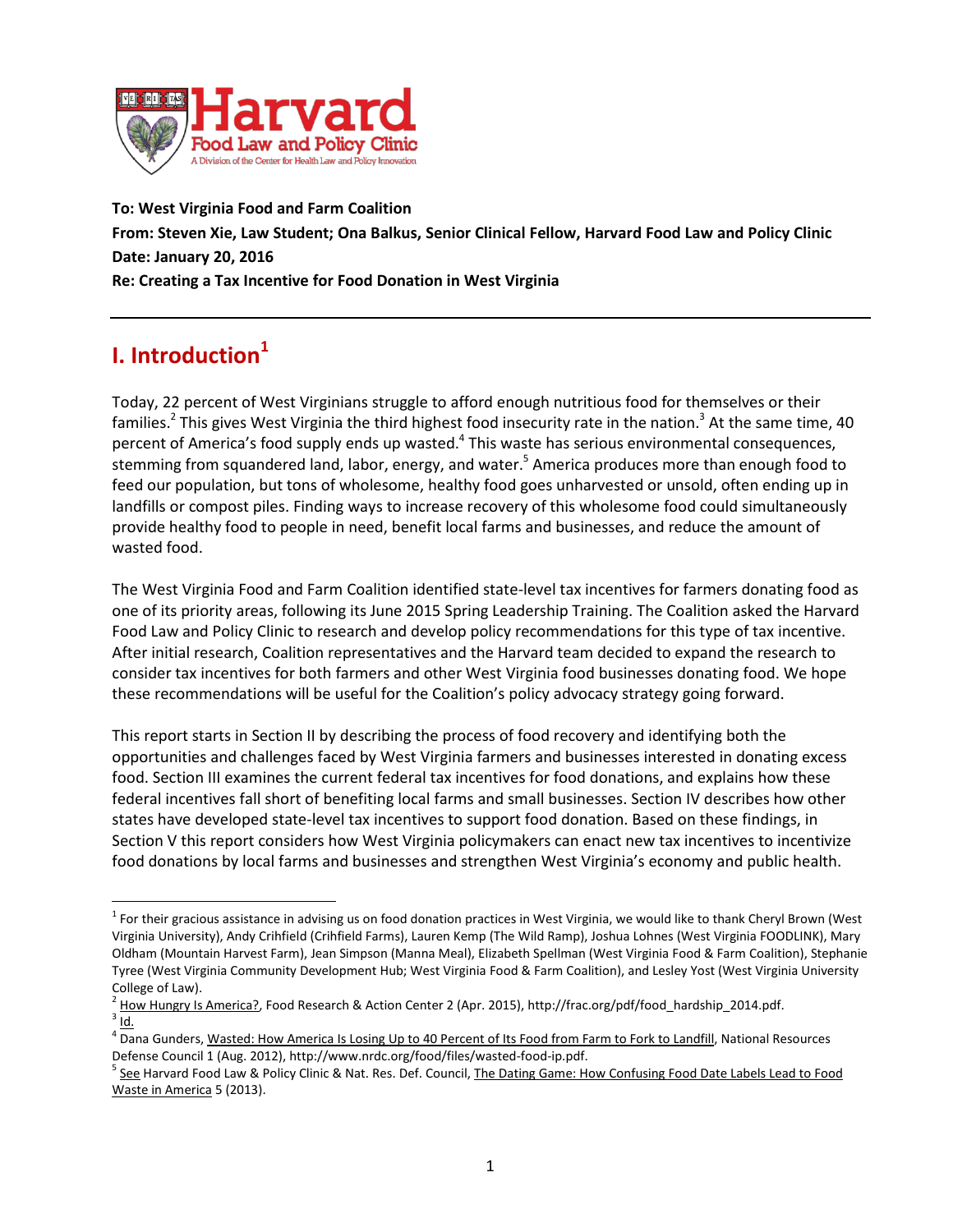## **II. Food Recovery: Challenges and Opportunities**

Food recovery is generally defined as the practice of guiding safe-to-eat, surplus food to the table, rather than to a landfill.<sup>6</sup> Any food-related business, including farmers, grocery stores, farmers' markets, restaurants, manufacturers, and public and private institutions, can participate in food recovery. These businesses can donate to a number of organizations, such as food banks, food pantries and low-cost retailers, which can prepare and distribute this food. All of these organizations work by identifying excess food, intercepting it before it enters the waste stream, and putting it into alternative distribution channels where it becomes accessible to consumers who can use the food.

While there exist a number of food recovery efforts, only about 10% of available, edible food is currently recovered in the U.S.<sup>7</sup> This is likely due to the many barriers businesses face to donating excess food, including the significant cost of sorting, packaging, storage, transportation, and labeling of this food. <sup>8</sup> Food businesses are generally low-margin organizations. They may leave surplus food in the field or throw it away, even if they would prefer to donate it, because the costs of donation would burden their already limited staff and resources.<sup>9</sup> While there is a federal tax incentive that can help to defray some of these expenses, it is limited in both its benefits and coverage. For reasons explained below, the federal tax incentive does not adequately assist many of the West Virginia farms and other small businesses that could benefit from a tax incentive the most.

A state-level tax incentive for food donations would help West Virginia by supporting local businesses, reducing wasted food, and improving the nutritional quality of food donations available to those in need. West Virginia has 21,000 farms, many of which have excess food of high nutritional quality.<sup>10</sup> At the same time, there is concern that the food donated by large grocery stores can be of varying quality.<sup>11</sup> Thus people dependent on food banks may have poor access to healthy foods, furthering public health challenges in the state. Since local businesses are often benefiting least from the present tax incentive structure, implementing a state-level incentive would help local farmers and small businesses, who may be more likely to donate fresh foods than large grocery stores. Increasing donations from local farms and businesses, which would include fruits, vegetables, and other healthy, wholesome foods, would benefit West Virginians who utilize food recovery organizations.

#### *A Note on the Cost of a Tax Incentive*

 $\overline{a}$ 

Given the current West Virginia budgetary restrictions, one significant challenge in enacting any kind of tax incentive is the financial implication of such a policy. Yet a tax incentive for food donation is an extremely

 $^6$  Legal Guide to Food Recovery, U. Ark. L.L.M. Dep't of Agric. & Food Law 1 (2013), http://law.uark.edu/documents/2013/06/Legal-

Guide-To-Food-Recovery.pdf.<br><sup>7</sup> Dana Gunders, <u>Wasted: How America Is Losing Up to 40 Percent of Its Food from Farm to Fork to Landfill</u>, National Resources

Defense Council 14 (Aug. 2012), http://www.nrdc.org/food/files/wasted-food-ip.pdf.<br><sup>8</sup> See, e.g., Eleanor Goldberg, <u>Tax Break Would Enable Farmers, Small Businesses To Donate Enough Food For 100 Million Meals,</u> Huffington Post (Apr. 22, 2015), http://www.huffingtonpost.com/2015/04/22/farmers-donation-tax-deduction\_n\_7110320.html.<br><sup>9</sup> See id. See also telephone interview with Cheryl Brown, Director, Farmers' Market Gleaning Projec

interview with Jean Simpson, Executive Director, Manna Meal Soup Kitchen (Oct. 8, 2015).<br><sup>10</sup> U.S. Dep't of Agric., 2012 Census of Agriculture, West Virginia State Data Table 678 (2014).<br><sup>11</sup> See telephone interview with J

Healthier Donations Over Bulk Junk Food This Christmas, Huffington Post (Jan. 21, 2012),

http://www.huffingtonpost.com/2011/11/21/food-pantries-healthy-food-donations\_n\_1104973.html.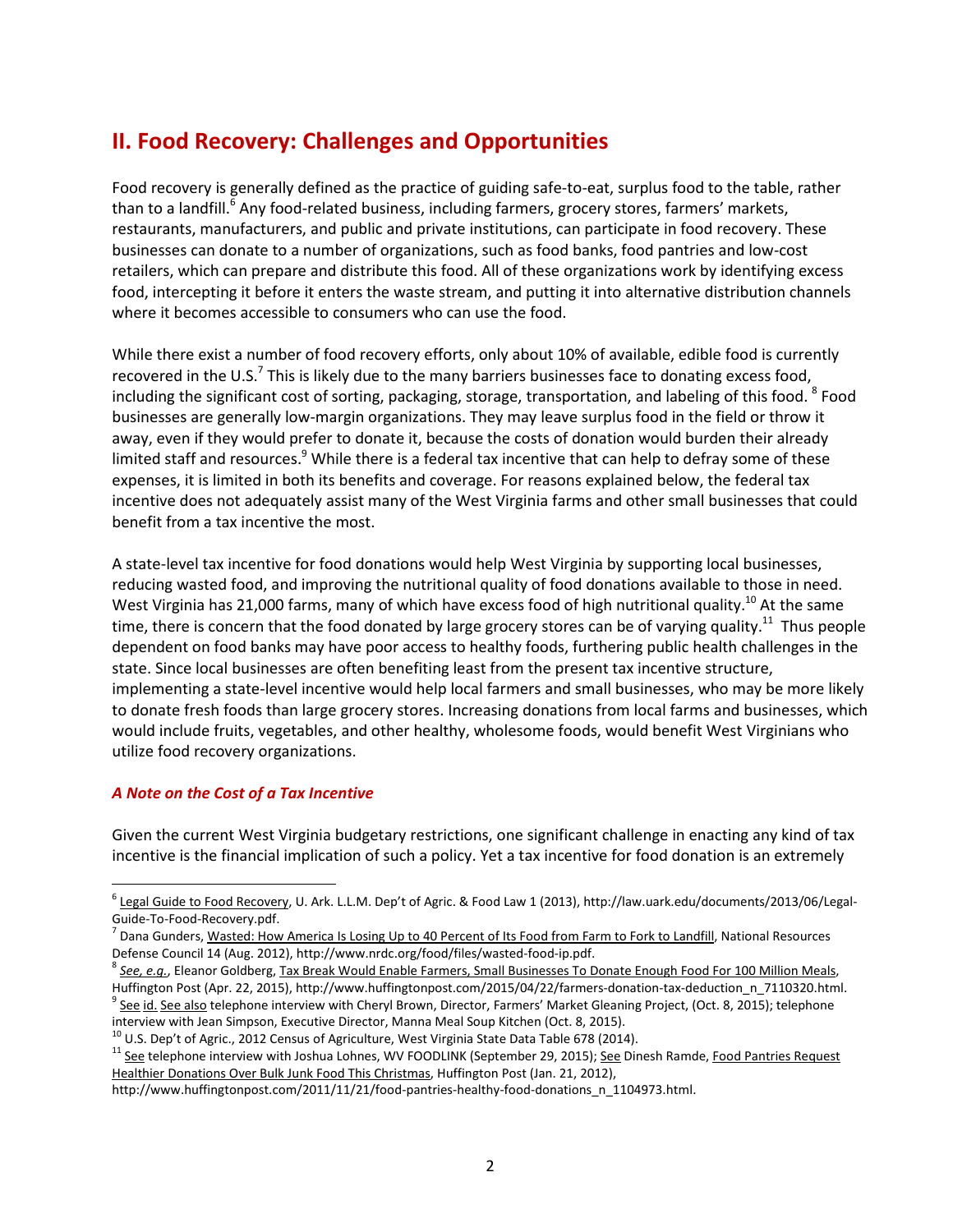cost-efficient policy. Any state money provided through such a program directly incentivizes a farm or food business to donate food by covering part of their costs. If a farm or food business does not donate, they receive no tax benefits and no state money is spent. Thus, the state funds are going solely toward their intended purpose. A tax incentive would likely be especially affordable in its first year, as donors would have less awareness of the opportunity. In the first year after Iowa enacted a food donation tax credit, 79,060 pounds of produce were donated in the state, but organizations only applied for credits on just over half of that produce, revealing that many people did not know about or chose not to apply for the credit.<sup>12</sup> In addition to encouraging donations of healthy, wholesome food, the tax incentive can support low margin businesses, like farms, that will be able to recuperate some of the cost invested in producing food that they are unable to sell. Lastly, the long-term investment in the public health of West Virginia's residents, particularly those served by emergency food programs, will likely reduce health expenditures, increase productivity, and improve the overall economic well-being of the state.

## **III. Federal Tax Incentives for Food Donations**

The federal government has recognized the importance of food donation and provides tax deductions to incentivize businesses to donate food. As of December 2015, all businesses are eligible for an enhanced tax deduction for donating food.<sup>13</sup> Businesses that are eligible for the enhanced tax deduction must donate to charitable organizations that meet certain requirements to receive the enhanced deduction. Those businesses that donate to organizations that do not meet these requirements, and therefore cannot claim the enhanced deduction, can still claim a general tax deduction for donating property, including food, that generally is significantly less than the enhanced deduction but still provides a financial incentive.<sup>14</sup>

To qualify for the enhanced deduction, the business must donate food to a non-profit organization that distributes the food without charge in order to fulfill its charitable mission. <sup>15</sup> While all businesses are eligible for this enhanced deduction, many small farmers do not make enough earned income to pay much, if any, in federal income taxes, so the enhanced deduction will likely not be helpful for them.

By passing a state-level tax incentive, West Virginia could help even the playing field between corporations eligible for the enhanced federal tax deduction and smaller West Virginia farms and businesses that are not benefitting from the federal deduction. Through enacting a state-level tax incentive, West Virginia can tailor the incentive to target those farms and businesses that have wholesome, healthy food to donate and just need an extra financial incentive to recuperate some of their costs and make food donation an economically viable practice for their business.

# **IV. State Tax Incentives for Food Donations**

 $\overline{a}$ 

A growing number of states around the country are realizing that they can spur increased food donation in their states by providing state-level tax incentives for food donation that are broader and more tailored to

<sup>&</sup>lt;sup>12</sup> E-mail from John Good, Fiscal and Policy Analyst, Research & Analysis Division, Iowa Dep't of Revenue to Cory Berkenes, State<br>Director. Iowa Food Bank Association (on file with author).

<sup>&</sup>lt;sup>13</sup> See H.R. 2029, 114th Cong. § 113 (2015) (to be codified at I.R.C. § 170(e)(3)(C) (2016)).<br><sup>14</sup> See I.R.C. § 170(e)(1) (2015), http://www.law.cornell.edu/uscode/text/26/170; Ronald Fowler & Amy Henchey, Exempt Organizations – Continuing Professional Education Articles: In-Kind Contributions, Internal Revenue Serv. 2 (1994),

http://www.irs.gov/pub/irs-tege/eotopice94.pdf.<br><sup>15</sup> Federal Enhanced Tax Deduction for Food Donation: A Legal Guide, Harvard Food Law and Policy Clinic and the Food Recovery Project at U. Ark. (Nov. 2015), http://www.chlpi.org/wp-content/uploads/2013/12/Food-Donation-Fed-Tax-Guide-for-Pub-2.pdf (An updated version of this guide that reflects December 2015 changes to federal law will be published in January 2016).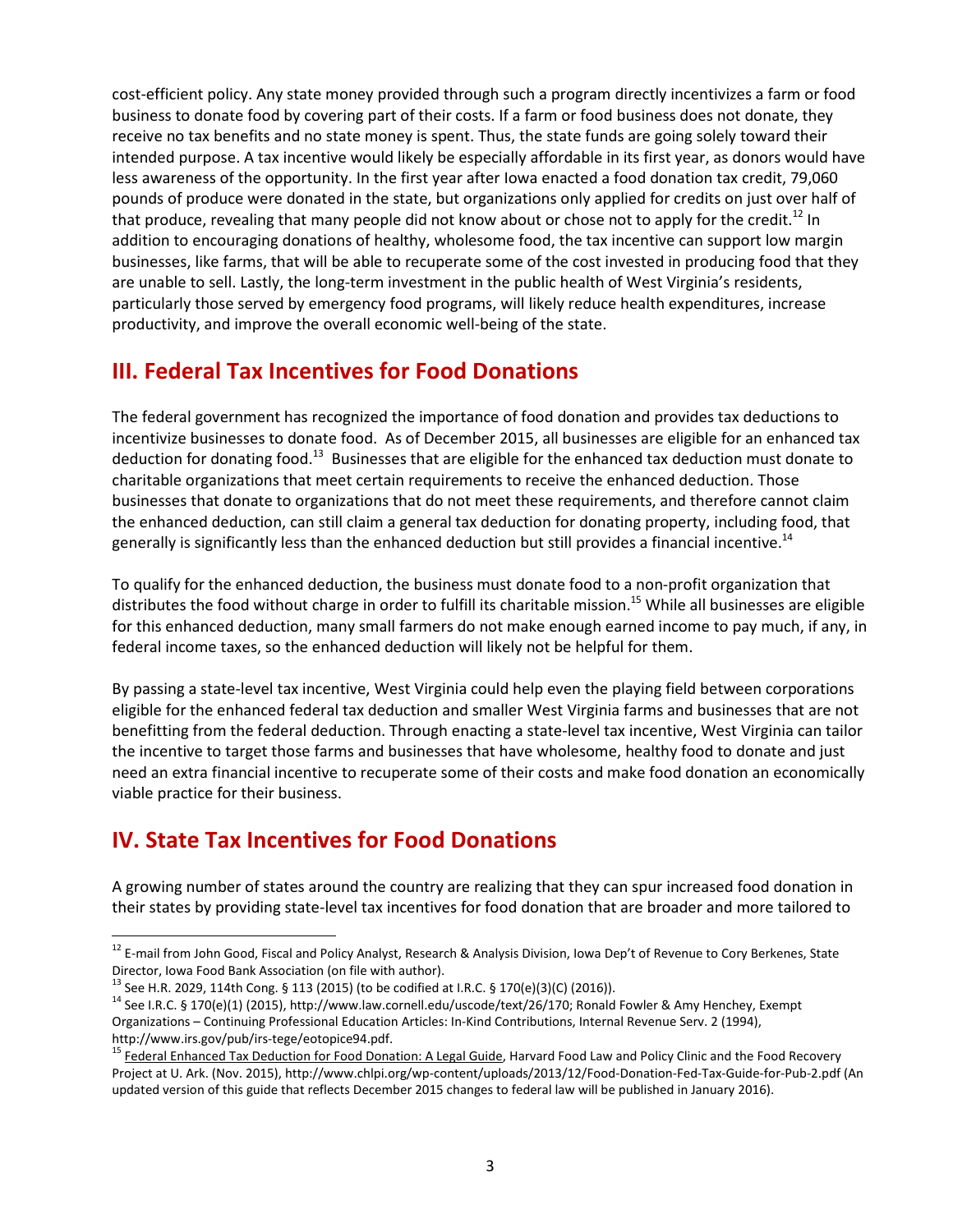small farms and businesses than the federal tax incentives. Currently, eight states offer tax incentives specifically targeted at food recovery efforts: Arizona, California, Colorado, Iowa, Kentucky, Missouri, Oregon, and South Carolina.<sup>16</sup> Other states, such as Maryland and New York, have seen active efforts in recent years to introduce tax incentives targeted at food recovery.<sup>17</sup> Each state law is unique, responding to their constituencies and the specific circumstances of food businesses and food recovery organizations in their states.

It is also important to note that many other states that do not have specific food donation tax incentives still offer other tax incentives for charitable donations that include food donations. West Virginia offers tax incentives for cash donations to charitable organizations, but not in-kind donations such as food.<sup>18</sup> This memo is limited to a discussion of state laws that offer tax incentives specifically for food donation, which can be either the only charitable giving incentive available for food donations, or can be an additional incentive on top of the general charitable giving incentive in a state. Table 1 describes the state-level tax incentives specifically for food donations in eight states;<sup>19</sup> a discussion of the key provisions in each of these incentives follows.

| Legislation      | <b>Deduction or</b><br>credit | <b>Benefit</b> | <b>Eligible donors</b> | <b>Eligible food</b> | Eligible<br>recipients |
|------------------|-------------------------------|----------------|------------------------|----------------------|------------------------|
| Arizona          | Deduction                     | Gross proceeds | Restaurants            | Prepared             | Nonprofits that        |
| Ariz. Rev. Stat. |                               | of sales or    |                        | food, drink,         | regularly serve        |
| $§$ 42-5074      |                               | gross income   |                        | or                   | free meals to the      |
|                  |                               | from donated   |                        | condiment            | needy and              |
|                  |                               | food           |                        |                      | indigent at no         |
|                  |                               |                |                        |                      | cost                   |
| Arizona          | Deduction                     | 10% of the     | Taxpayer               | Agricultural         | <b>Nonprofits</b>      |
| Ariz. Rev. Stat. |                               | wholesale      | engaged in the         | crops                | located in             |
| $§$ 43-1025      |                               | market price   | business of            |                      | Arizona whose          |
|                  |                               |                | farming or             |                      | use of the crop is     |
|                  |                               |                | processing             |                      | related to their       |
|                  |                               |                | agricultural           |                      | tax-exempt             |
|                  |                               |                | crops                  |                      | status                 |

### **Table 1: Existing State-level Tax Incentives**

<sup>16</sup> Ariz. Rev. Stat. Ann. §§ 42-5074, 43-1025 (2015); Cal. Rev. &Tax. Code §§ 17053.12, 17053.88 (2015); Colo. Rev. Stat. §§ 39-22- 301, 39-22-536 (2015); Iowa Code § 190B.101-.106 (2015); Ky. Rev. Stat. Ann. § 141.392 (West 2015); Mo. Rev. Stat. § 135.647 (2015); Or. Rev. Stat. §§ 315.154, 315.156 (2015); S.C. Code Ann. § 12-6-3750.<br><sup>17</sup> <u>See</u> Md. H.B. 0359 (2015),

http://mgaleg.maryland.gov/webmga/frmMain.aspx?pid=billpage&stab=01&id=HB0359&tab=subject3&ys=2015RS; N.Y. Assembly Bill A5585 (2015), http://open.nysenate.gov/legislation/bill/A5583-2015.<br><sup>18</sup> West Virginia allows certain charitable organizations, including food recovery nonprofits, to provide tax credit vouchers in

exchange for cash donations. However, this credit does not apply to food donations. See Neighborhood Investment Program, West Virginia Department of Commerce,

[http://www.wvcommerce.org/people/communityresources/communityrevitalization/neighborhoodinvestmentprogram/default.asp](http://www.wvcommerce.org/people/communityresources/communityrevitalization/neighborhoodinvestmentprogram/default.aspx) [x](http://www.wvcommerce.org/people/communityresources/communityrevitalization/neighborhoodinvestmentprogram/default.aspx) (last visited Nov. 11, 2015).<br><sup>19</sup> Ariz. Rev. Stat. Ann. §§ 42-5074, 43-1025 (2015); Cal. Rev. &Tax. Code §§ 17053.12, 17053.88 (2015); Colo. Rev. Stat. §§ 39-22-

<sup>301,</sup> 39-22-536 (2015); Iowa Code § 190B.101-.106 (2015); Ky. Rev. Stat. Ann. § 141.392 (West 2015); Mo. Rev. Stat. § 135.647 (2015); Or. Rev. Stat. §§ 315.154, 315.156 (2015); S.C. Code Ann. § 12-6-3750.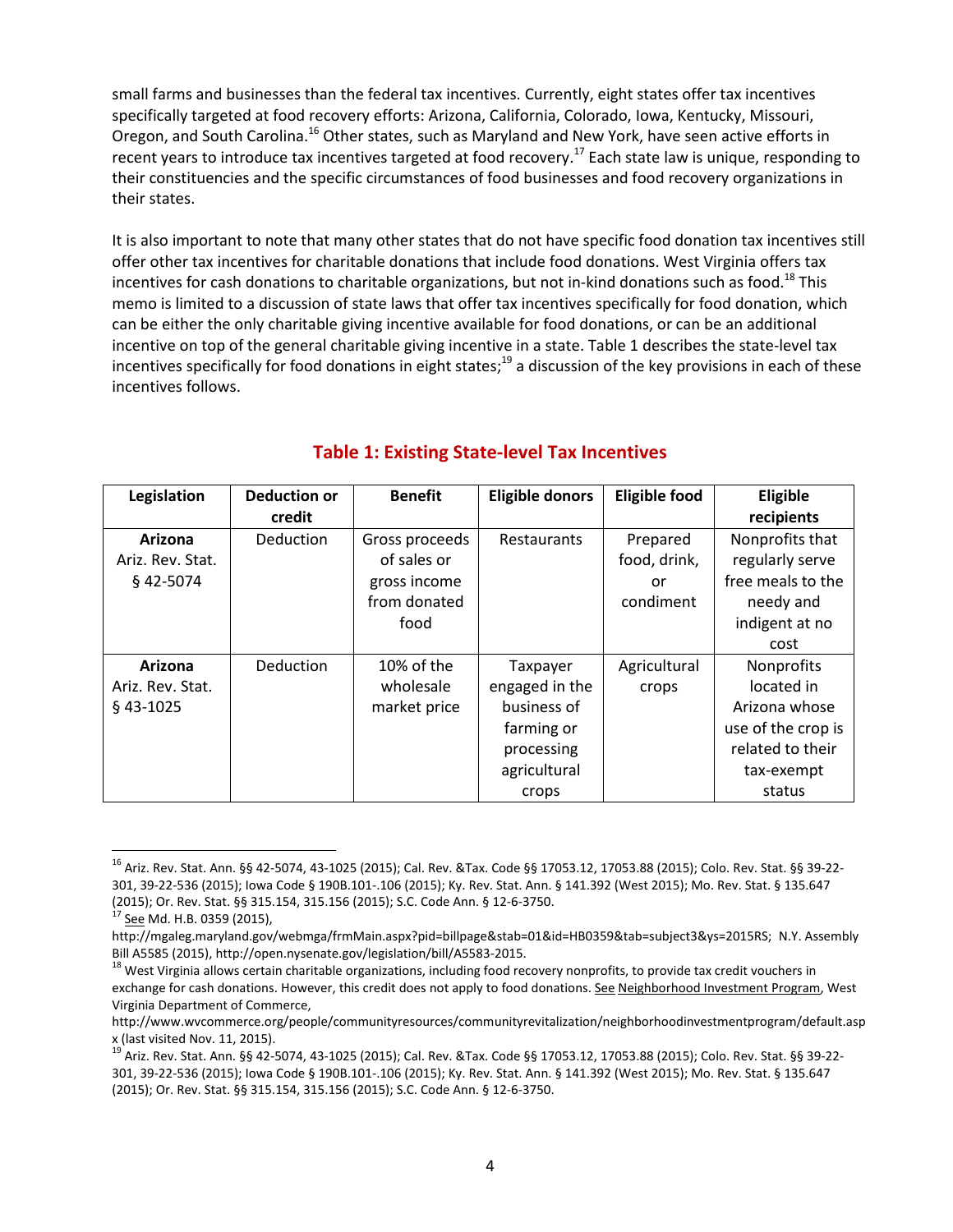| <b>California</b>         | Credit | 10% of         | Taxpayer         | Fresh           | Food banks      |
|---------------------------|--------|----------------|------------------|-----------------|-----------------|
| Cal. Rev. & Tax.          |        |                |                  | produce         | located in      |
|                           |        | inventory cost | responsible for  |                 |                 |
| Code                      |        |                | planting,        |                 | California      |
| § 17053.88                |        |                | managing, and    |                 |                 |
|                           |        |                | harvesting       |                 |                 |
|                           |        |                | crops            |                 |                 |
| <b>California</b>         | Credit | 50% of         | Taxpayer         | Agricultural    | Nonprofits      |
| Cal. Rev. & Tax.          |        | transportation | engaged in the   | crops           |                 |
| Code                      |        | costs          | business of      |                 |                 |
| § 17053.12                |        |                | processing,      |                 |                 |
|                           |        |                | distributing, or |                 |                 |
|                           |        |                | selling          |                 |                 |
|                           |        |                | agricultural     |                 |                 |
|                           |        |                | products         |                 |                 |
|                           |        |                |                  |                 |                 |
| Colorado                  | Credit | 25% of         | All taxpayers    | Agricultural    | Nonprofit       |
| Colo. Rev. Stat.          |        | wholesale      |                  | crops           | hunger-relief   |
| § 39-22-536               |        | market price,  |                  | (grains, fruit, | charitable      |
|                           |        | up to \$5,000  |                  | vegetables),    | organizations   |
|                           |        | annually       |                  | livestock,      |                 |
|                           |        |                |                  | eggs, dairy     |                 |
| Colorado                  | Credit | 25% of         | C-Corporations   | Crops and       | Charitable      |
| Colo. Rev. Stat.          |        | wholesale      |                  | livestock       | organizations   |
| § 39-22-301 <sup>20</sup> |        | market price,  |                  |                 | that do not     |
|                           |        | up to \$1,000  |                  |                 | collect money,  |
|                           |        | annually       |                  |                 | other property, |
|                           |        |                |                  |                 | or services in  |
|                           |        |                |                  |                 |                 |
|                           |        |                |                  |                 | exchange for    |
|                           |        |                |                  |                 | product         |
| lowa                      | Credit | 15% of fair    | Taxpayers that   | Any             | Food banks and  |
| lowa Code §§              |        | market value,  | produce a food   | apparently      | emergency       |
| 190B.101-.106,            |        | up to \$5,000  | commodity        | wholesome       | feeding         |
| 422.11E,                  |        | annually       |                  | food            | organizations   |
| 422.33(30)                |        |                |                  |                 |                 |
|                           |        |                |                  |                 |                 |
| Kentucky                  | Credit | 10% of fair    | Taxpayer who     | Edible          | Nonprofit food  |
| Ky. Rev. Stat.            |        | market value   | derives income   | agricultural    | programs        |
| Ann. § 141.392            |        |                | from             | products        | operating in    |
|                           |        |                | agricultural     |                 | Kentucky        |
|                           |        |                | products         |                 |                 |
| <b>Missouri</b>           | Credit | 50% of food or | All taxpayers    | Cash or food    | Local food      |
| Mo. Rev. Stat.            |        | cash donation, |                  | that is not     | pantries in the |
| § 135.647                 |        | up to \$2,500  |                  | past-date       | area where the  |
|                           |        | annually       |                  |                 | donor resides   |

 $\overline{a}$  $^{20}$  Cannot be combined with Colo. Rev. Stat. § 39-22-536.

 $\overline{\phantom{a}}$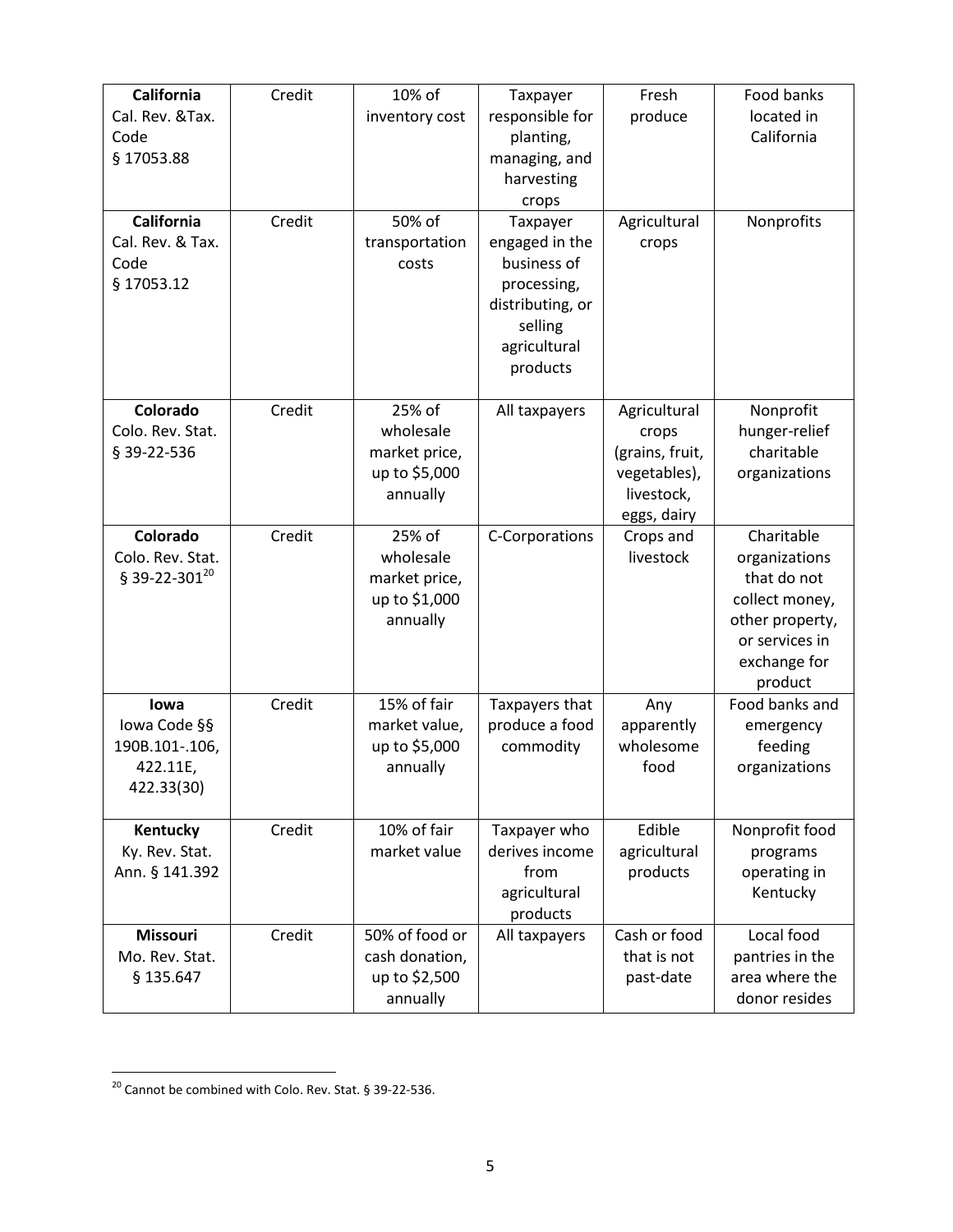| Oregon                | Credit | $15%$ of     | Taxpayer or   | Crops and | Food bank or      |
|-----------------------|--------|--------------|---------------|-----------|-------------------|
| Or. Rev. Stat.        |        | wholesale    | corporation   | livestock | other charitable  |
| $§$ 315.154 and       |        | market price | that grows    |           | organization in   |
| 315.156               |        |              | crops or      |           | OR that           |
|                       |        |              | livestock     |           | distributes food  |
|                       |        |              |               |           | without charge    |
| <b>South Carolina</b> | Credit | $$50$ per    | Licensed meat | Deer      | Nonprofits        |
| S.C. Code Ann.        |        | carcass      | packer,       |           | engaged in        |
| $$12-6-3750$          |        |              | butcher, or   |           | distributing food |
|                       |        |              | processing    |           | to needy; no      |
|                       |        |              | plant         |           | portion of deer   |
|                       |        |              |               |           | can be sold       |

As illustrated in Table 1, state governments have taken a variety of approaches to encouraging food donation. This section will compare the features of the various states' methods in order to help determine the most appropriate tax incentive for West Virginia.

#### A. Would a tax credit or tax deduction be more effective?

Today, seven states offer tax credits for food donations, while the federal government and the state of Arizona utilize tax deductions.<sup>21</sup> A deduction reduces a taxpayer's taxable income, which is then used to determine the amount of taxes they owe.<sup>22</sup> A charitable deduction for food donations is an itemized deduction that lowers a taxpayer's taxable income.<sup>23</sup> When every applicable itemized deduction is subtracted from a taxpayer's taxable income, this number determines the taxpayer's adjusted gross income.<sup>24</sup> The taxpayer does not pay taxes on the deducted amount; instead the adjusted gross income determines the amount of taxes owed.<sup>25</sup> The amount of savings from the deduction varies depending on this adjusted gross income's marginal tax rate. For example, if a taxpayer has a marginal tax rate of 30%, a deduction of \$1,000 provides the taxpayer with a total savings of \$300.

By contrast, a tax credit is a direct dollar-for-dollar subtraction from the amount of taxes the taxpayer owes.<sup>26</sup> Thus, a \$500 tax credit would reduce the amount of taxes a taxpayer is required to pay by \$500.<sup>27</sup> For example, Colorado's tax credit for food donations allows taxpayers to receive a tax credit worth 25% of the market price, so a food donation that could have been sold for \$500 at market price would reduce one's taxes by \$125.<sup>28</sup> Because a tax credit equally benefits taxpayers in low and high tax brackets, it is relatively more generous to small, low-income businesses than a tax deduction would be.

Recently, Drake University Law School calculated how Iowa's tax credit for food donation (equal to 15% of the donated food's market value, up to \$5,000 a year) compares to the Iowa charitable contribution

<sup>&</sup>lt;sup>21</sup> California, Colorado, Iowa, Kentucky, Missouri, Oregon and South Carolina all offer tax credits for food donations. <u>See, e.g.,</u> Cal. Rev. & Tax. Code § 17053.12 (West 2015); <u>see</u> I.R.C. § 170 (West 2014); Ariz. Rev. Stat. §§ 42-5074, 43-1025 (LexisNexis 2015).<br><sup>22</sup> See Elizabeth Rosen, Tax Credits vs. Tax Deductions, U.S. Tax Ctr. (Aug. 28, 2013), http

deductions.<br><sup>23</sup> See id.

<sup>&</sup>lt;sup>24</sup> <u>See id.</u><br>
<sup>25</sup> <u>See id.</u><br>
<sup>27</sup> <u>See id.</u><br>
<sup>28</sup> Colo. Rev. Stat. § 39-22-536 (2015).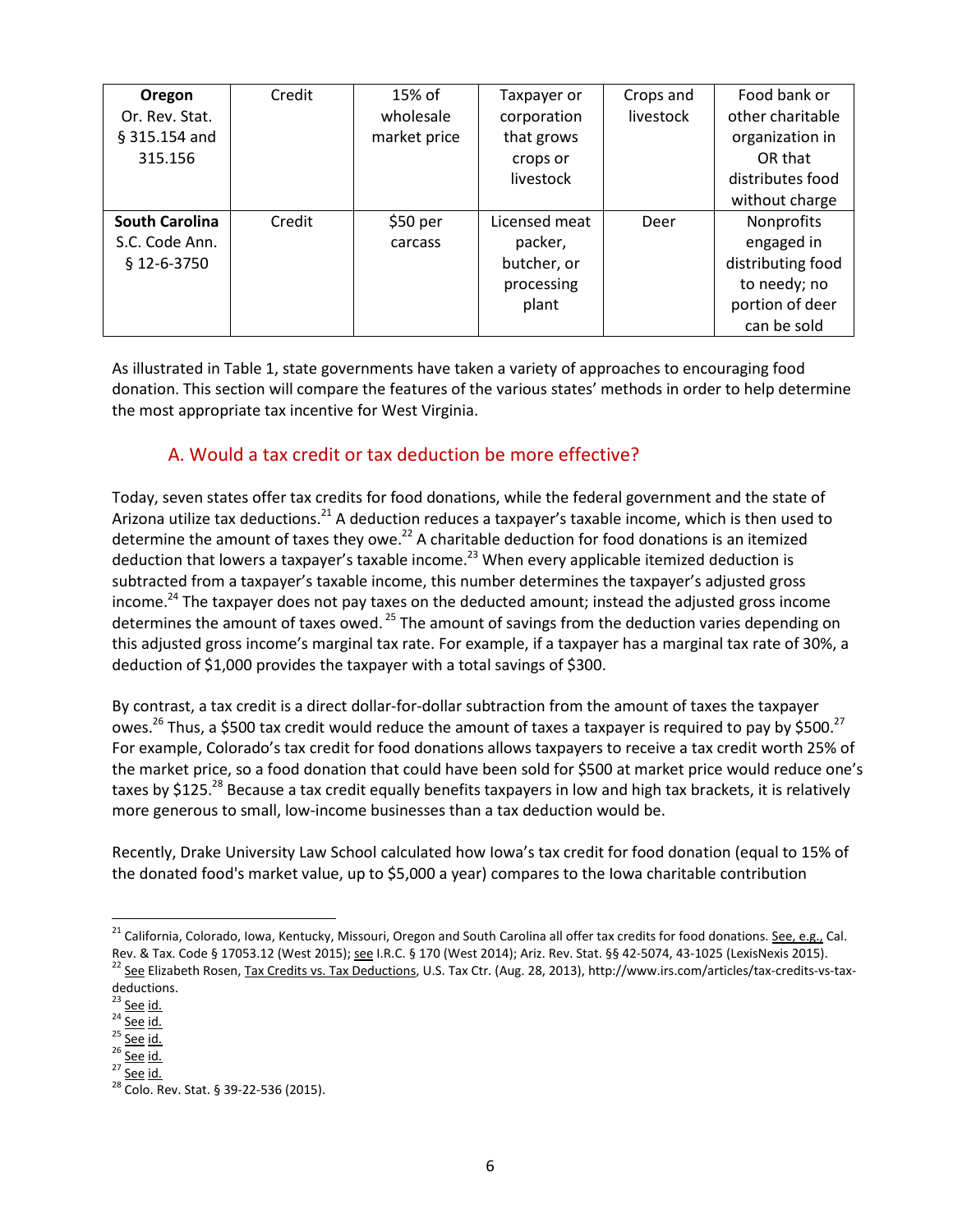deduction (100% of the food's value, with a cap of 50% of the taxpayer's income).<sup>29</sup> Like West Virginia, Iowa has a progressive state income tax.<sup>30</sup> The study found that the tax credit did a better job of targeting funds at small and medium-sized businesses than the tax deduction.<sup>31</sup> Only businesses that donated more than \$55,000—which would require an income of at least \$110,000, due to the deduction's cap—fared better under the tax deduction. $32$ 

### <span id="page-6-0"></span>B. How generous should a tax incentive be?

Of the six states that offer tax credits rather than deductions, the values of these credits range from 10% to 50% of the donated food's market value.<sup>33</sup> Some states also cap their total credits at a fixed amount; for example, while Missouri offers the most generous tax credit at 50% of the donated food's market value, total credits are capped at \$2,500.<sup>34</sup> This means that donors in Missouri only have a financial incentive to donate up to \$5,000 worth of food. By contrast, one of California's incentives credits only 10% of the donated food's value, but is uncapped. Some other states have no cap on the amount of credit businesses can claim.<sup>35</sup>

Arizona is the only state that has opted to offer a tax deduction instead of a tax credit. Arizona's tax deduction is for the full market value of the donated food and is not capped at any amount.<sup>36</sup> For large businesses, the lack of an annual limit could enable substantially more savings than under other states' tax credit schemes. Small businesses with smaller donation volumes likely do not benefit from Arizona's deduction scheme, given its low deduction percentage, as much as they would from a tax credit.

The method for determining the value of donated food also varies from state to state. Most states determine the value of the food donated based on its fair market value.<sup>37</sup> In California, however, the value of one of its tax credits is determined based on the inventory costs to the farmer, that is to say the costs and indirect costs of producing the donated produce.<sup>38</sup> The former approach is more advantageous for the farmer since the fair market value of the food is almost always higher than its inventory cost.

### C. Who should be eligible to donate food?

Existing state-level tax incentives vary significantly in terms of which donors are eligible to claim benefits. Iowa, Kentucky, and Missouri allow any state taxpayer to claim their tax credits for food donation.<sup>39</sup> On the

<sup>&</sup>lt;sup>29</sup> See Kelly Nuckolls, Donation Options, Drake University Law School (2014),<br>http://www.law.drake.edu/clinicsCenters/agLaw/docs/farmFoodTaxCredit-incomeChart.pdf.

<sup>&</sup>lt;sup>30</sup> Iowa State Income Tax Rates, Salary Wizard, [http://swz.salary.com/salarywizard/layouthtmls/swzl\\_statetaxrate\\_IA.html](http://swz.salary.com/salarywizard/layouthtmls/swzl_statetaxrate_IA.html) (last visited Nov. 12, 2015).<br><sup>31</sup> <u>See</u> Nuckolls, *supra* note [29.](#page-6-0)<br><sup>32</sup> <u>See id</u>.<br><sup>33</sup> Ariz. Rev. Stat. Ann. §§ 42-5074, 43-1025 (2015); Cal. Rev. &Tax. Code §§ 17053.12, 17053.88 (2015); Colo. Rev. Stat. §§ 39-22-

<sup>301,</sup> 39-22-536 (2015); Iowa Code § 190B.101-.106 (2015); Ky. Rev. Stat. Ann. § 141.392 (West 2015); Mo. Rev. Stat. § 135.647

<sup>(2015);</sup> Or. Rev. Stat. §§ 315.154, 315.156 (2015).<br><sup>34</sup> Mo. Rev. Stat. § 135.647 (2015).<br><sup>35</sup> <u>See, e.g.</u>, Cal. Rev. & Tax. Code §§ 17053.12, 17053.88 (2015); Ky. Rev. Stat. Ann. § 141.392 (West 2015); Or. Rev. Stat. §§ 31

<sup>315.156 (2015).&</sup>lt;br><sup>36</sup> <u>See</u> Ariz. Rev. Stat. § 43-1025 (2015).<br><sup>37</sup> Ariz. Rev. Stat. § 43-1025 (2015); Colo. Rev. Stat. § 39-22-301 (2015); Ky. Rev. Stat. Ann. § 141.392 (West 2015).<br><sup>38</sup> <u>New Legislation — Credit for Fresh</u>

https://www.ftb.ca.gov/professionals/taxnews/2012/February/Article\_6.shtml.<br><sup>39</sup> <u>See</u> Iowa Code §§ 190B.101-.106 422.11E, 422.33(30) (2015); Ky. Rev. Stat. Ann. § 141.392 (West 2015)**;** Mo. Rev. Stat. § 135.647 (2015).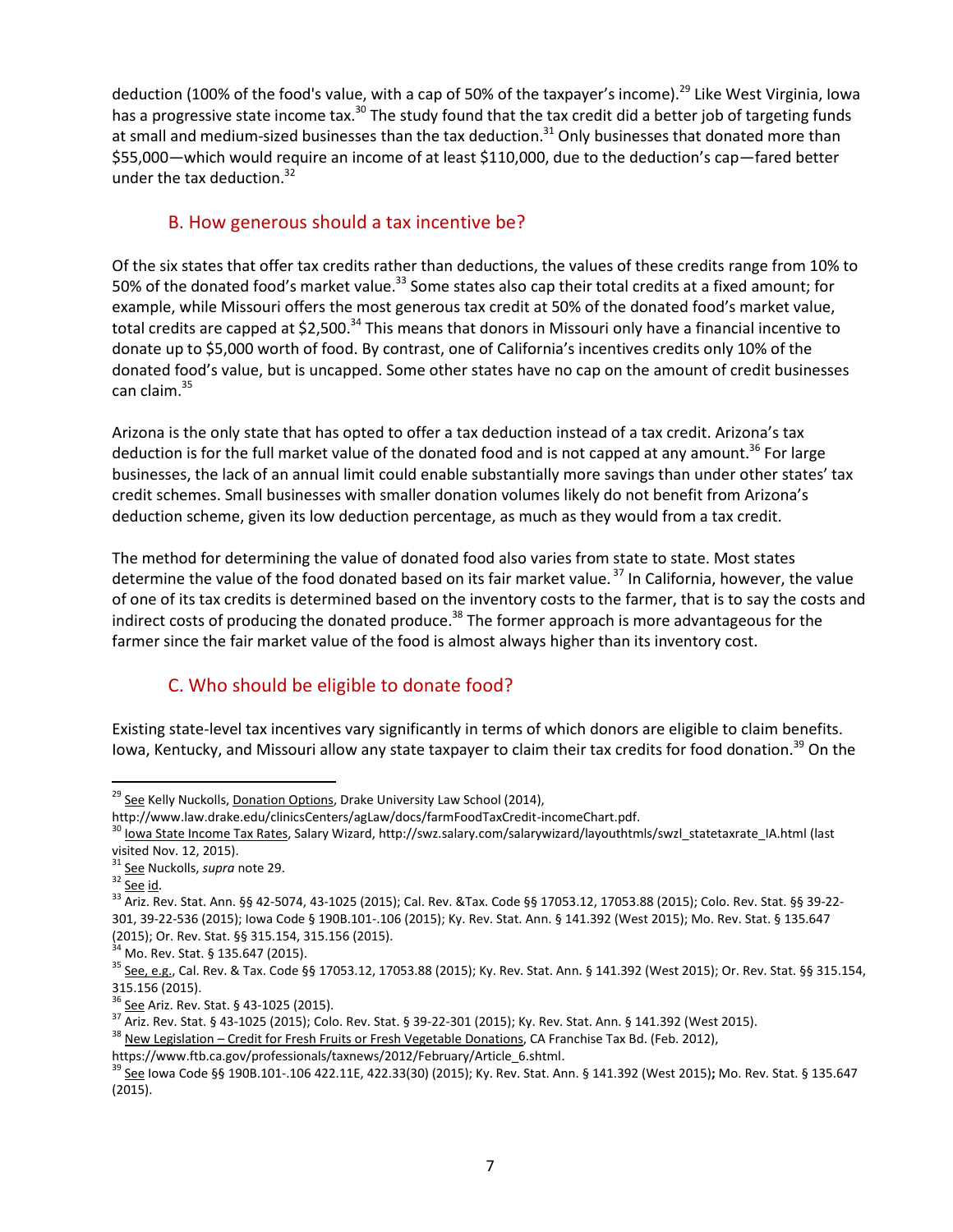other hand, Arizona limits its deduction to restaurants and farmers,<sup>40</sup> California limits one of its credits to farmers, $41$  and Colorado limits one of its tax credits to C-Corporations. $42$  Unless other groups are covered by separate tax incentives, such restrictions may miss out on encouraging donations from large swaths of the supply chain, representing a lost opportunity for reduced waste and increased food access.

#### D. Who should be eligible to receive food donations?

Like the federal tax deduction, state-level tax incentives are often limited to donations to charitable organizations. Some states, like California, specify that only "food banks" qualify as donees.<sup>43</sup> Kentucky only provides its tax credit for donations to "nonprofit food programs," which are defined in part as "surplus food collection and distribution programs operated and established to collect donated food for redistribution to persons in need."<sup>44</sup> Certain states, like Arizona, explicitly bar eligible recipient organizations from charging clients for the food. 45

Limiting eligible recipients to food banks or other organizations that distribute food for free ignores the growing number of entrepreneurial food recovery non-profits that use alternative strategies for food recovery and distribution. For instance, The Daily Table is a pilot food store that opened in the summer of 2015 in Dorchester, Massachusetts.<sup>46</sup> Using wholesome, healthy food that otherwise would go to waste, the Daily Table sells nutritious food and meals at a low cost to community residents. The Daily Table receives this food largely as donations from area grocery stores, wholesale distributors, and food producers.<sup>47</sup> Salvage grocery stores, which typically sell slightly damaged or past-date food at a steep discount, are another example of a food recovery model where people can choose to save money on less-than-perfect food, while significantly decreasing the amount of food that goes to waste.<sup>48</sup> Innovative food recovery models such as these examples should be supported by allowing their donors to claim the same tax incentives as donors who give to more traditional food recovery models.

#### E. What foods should qualify for the incentive?

Most states also limit the kinds of food that qualify for tax benefits. Other than Missouri,<sup>49</sup> all states limit their incentives to crops, livestock, or agricultural commodities.<sup>50</sup> These regimes are structured in varying ways. For instance, Colorado allows both the donation of crops and livestock, <sup>51</sup> whereas California limits one of its tax credits to the donation of fruits and vegetables only.<sup>52</sup>

http://www.bostonglobe.com/business/2013/02/25/former-trader-joe-executive-wants-sell-inexpensive-prepared-meals-made-

<sup>&</sup>lt;sup>40</sup> See Ariz. Rev. Stat. §§ 42-5074, 43-1025 (2015).<br>
<sup>41</sup> See Cal. Rev. & Tax. Code § 17053.88 (2015).<br>
<sup>42</sup> <u>See</u> Colo. Rev. Stat. § 39-22-301 (2015).<br>
<sup>43</sup> <u>See</u> Cal. Rev. & Tax. Code § 17053.88 (2015).<br>
<sup>43</sup> Ky. Rev.

from-expired-food/Cyz1TwTAEFbQnWxn0teNsN/story.html.<br>
<sup>47</sup> I<u>d.</u><br>
<sup>48</sup> Brad Tuttle, <u>Salvage Grocery Stores: Who Cares About Sell-By Dates if You're Saving Money?</u>, Time (Aug. 05, 2009),<br>
http://business.time.com/2009/08/0

<sup>&</sup>lt;sup>49</sup> Missouri's tax incentive also covers cash donations to food pantries. Mo. Rev. Stat. § 135.647 (2015).<br><sup>50</sup> Arizona also provides an incentive for donated restaurant foods in addition to agricultural products. See Ar (2015). Iowa's incentive is limited to food produced by the taxpayer. *See* Iowa Code §§ 190B.101-.106 422.11E, & 422.33(30). <sup>51</sup> Colo. Rev. Stat. § 39-22-301 (2015). <sup>52</sup> Cal. Rev. & Tax. Code § 17053.88 (2015).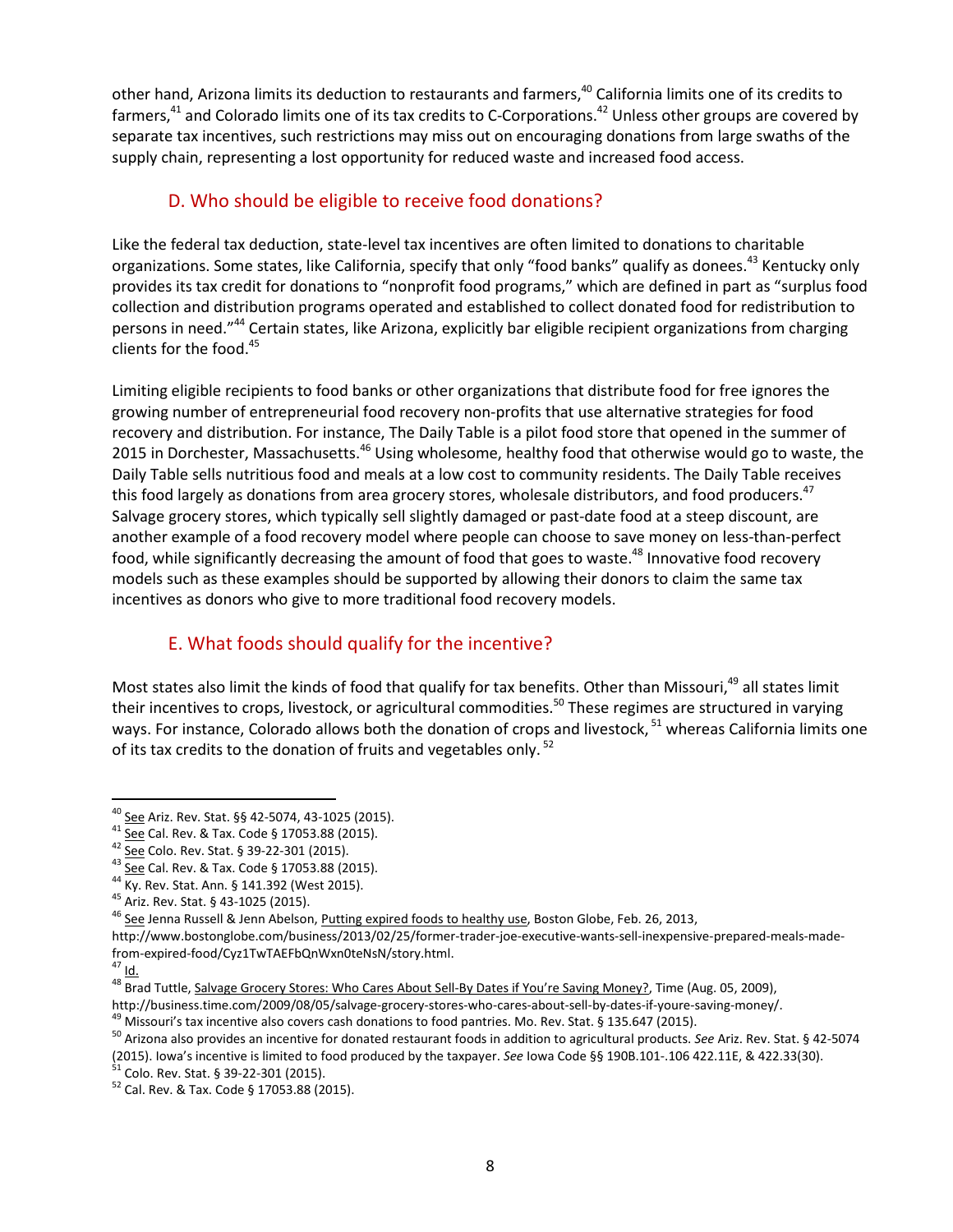Some states restrict donations in other, more nuanced ways. For example, Iowa provides no tax credit for the donation of damaged or sub-standard products, such as products with damaged packaging or cosmetically flawed produce.<sup>53</sup> While the impetus behind this kind of restriction is understandable, being overly focused on cosmetic appearances or other minor factors prevents many consumers from accessing foods that are perfectly edible and that do not present heightened health or safety risks. In many food recovery outlets, these foods are prepared into healthy products like sauces and soups, where the original appearance of the produce is not discernable for the end user. Further, cosmetically flawed foods are often the ones that cannot be sold in stores so are most commonly available for donation. Missouri does not provide its tax credit for donations of foods that are past their expiration dates, despite the fact that expiration dates are almost never markers of food safety.<sup>54</sup> Such restrictions promote, rather than prevent, avoidable food waste and keep wholesome food from being recovered.

#### F. Should other donation expenses be covered?

California and South Carolina are the only states to offer tax incentives for certain expenses businesses incur when donating food, rather than just for the food donation itself. California has a tax credit that covers the transportation costs directly associated with donating agricultural products. The credit amounts to 50% of the transportation costs paid or incurred by the taxpayer in connection with the transportation of the donated food.<sup>55</sup> South Carolina provides a tax credit for licensed meat packers, butchers, or processing plants that contract with charitable organizations to process deer for donation to needy clients.<sup>56</sup> The deer in question are typically hunted for sport, meaning that it would make less sense to compensate the "producers"—in this case, hunters—for donating their surplus animals. Instead, South Carolina's scheme recognizes that processing costs represent the most significant cost barrier for recovering this particular food source. The tax credit accordingly invests a small amount of state money to recover a large amount of high-value meat for low-income households. South Carolina and California's approaches illustrate the possibility of crafting a tax incentive to target specific, high-return expenses that may have an outsized positive effect on food recovery practices. For example, given the long distances between farms and food pantries in West Virginia, a transportation tax credit may be remarkably effective in spurring increased donations.<sup>57</sup>

# **V. Recommendations for West Virginia**

In developing tailored recommendations for a West Virginia food donation tax incentive, the authors conducted interviews with West Virginia farms, retailers, and non-profit organizations to better understand small farms and food business in West Virginia, their capacity to donate food, and how the emergency food network operates in West Virginia. Based on these interviews and online legal research, this section proposes several recommendations on how West Virginia could structure a tax incentive to effectively increase food donations and support small businesses and farms in the state.

<sup>53</sup> Iowa Code §§ 190B.101-.106 422.11E, 422.33(30) (2015).

<sup>&</sup>lt;sup>54</sup> Most date labels tell when the company believes its product will be at its "peak quality," not when it will be unsafe to eat. See Harvard Food Law & Policy Clinic & Nat. Res. Def. Council, The Dating Game: How Confusing Food Date Labels Lead to Food Waste in<br>America 19-21 (2013).

<sup>&</sup>lt;sup>55</sup> Cal. Rev. & Tax. Code § 17053.12 (2015).<br><sup>56</sup> <u>See</u> S.C. Code Ann. § 12-6-3750 (2015).<br><sup>57</sup> See telephone interview with Andy Crihfield, Crihfield Farms (Oct. 23, 2015).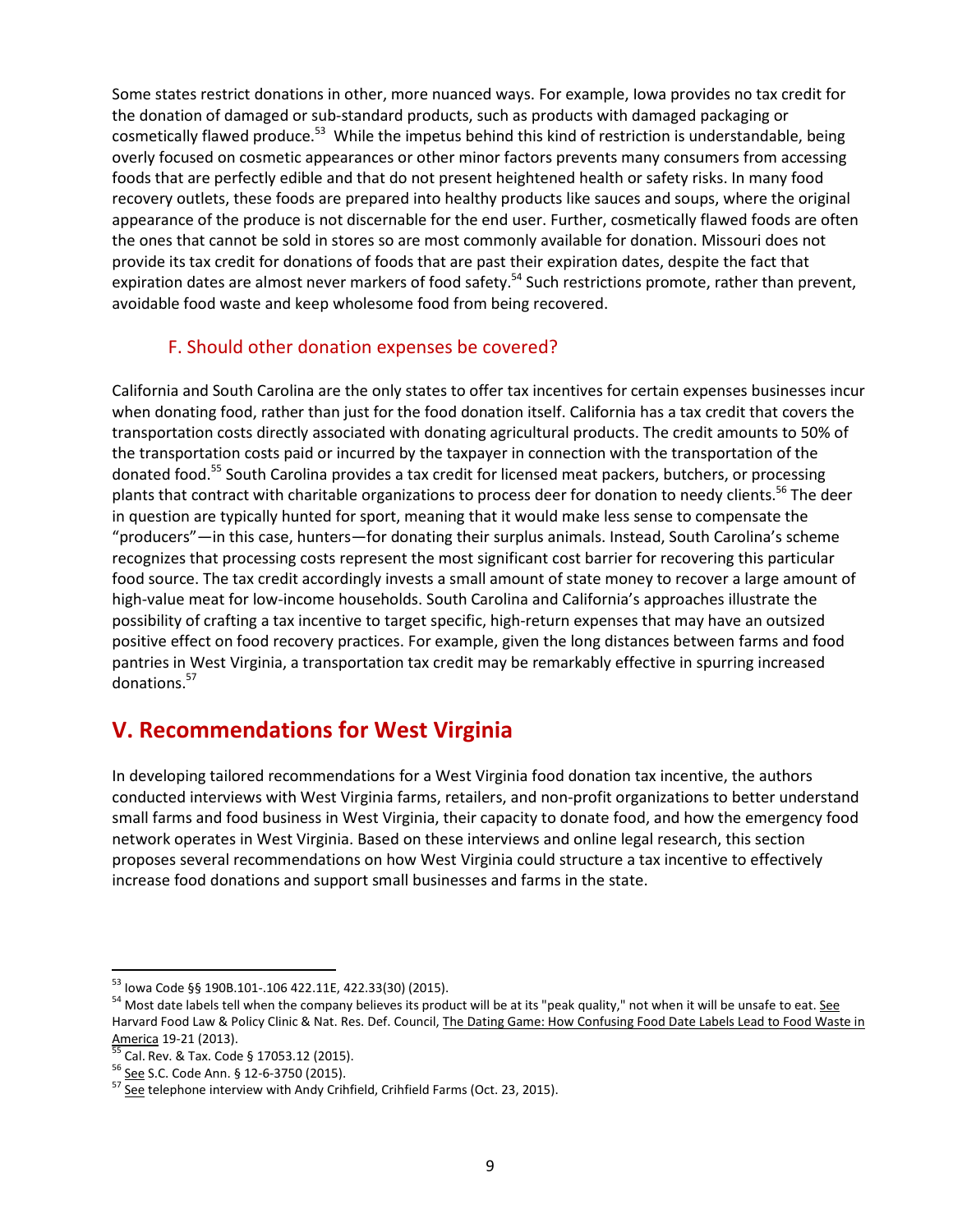#### A. Offer a tax credit rather than a tax deduction.

Because the value of a tax deduction depends on the business's marginal tax rate, tax deductions favor large, high-income businesses. By contrast, a tax credit can noticeably benefit any farm or business, even those that sit in relatively low tax brackets. A tax credit for food donations would therefore be more beneficial to West Virginia's farms and retailers, which tend to be small to medium-sized businesses. In fact, several local stakeholders suggested that a tax credit would do more than a tax deduction to encourage businesses to donate.58

#### B. Place a reasonable limit on the tax credit's value.

With the same goal of targeting incentives to small, local businesses, this report recommends placing a reasonable limit on the value of tax credits each business can claim in a year. Such a limit would maintain the affordability of the legislation while ensuring that a broad range of small and medium-sized businesses can access the incentive. As an incentive will be relatively more impactful for small businesses, it makes sense to gear the incentive toward these businesses. Other states that have annual limits on their food donation credits have chosen caps ranging from \$2,500 to \$5,000.<sup>59</sup> This is a cap on the credit taken, not the value of the food donated. In Colorado, which offers 25% of the donated food's market value as a credit with a \$5,000 annual limit,<sup>60</sup> a business can donate \$20,000 worth of food each year before reaching the cap.

#### C. Base the tax credit on the food's fair market value.

For the states with a tax incentive for food donations, every state but California bases its incentive on a portion of the food's market value, not its inventory cost. The former approach is better for businesses, as it is both more generous (the market value will almost always exceed its inventory cost) as well as less cumbersome (inventory costs are more difficult to track).When determining what percentage of the donated food's market value to offer as a credit, it may be useful to look at other states' incentives. These incentives range from 10% of the food's market value (Arizona and Kentucky) to 50% (Missouri).<sup>61</sup>

### D. Include additional tax credits for transportation costs associated with donating food.

From interviews with West Virginia farms and food pantries, it is clear that the cost of transporting donations from businesses to recipients is a major barrier to food donation.<sup>62</sup> Given that farms and other potential donors are often located far from West Virginia's metropolitan areas, transportation costs to food recovery organizations can be substantial. West Virginia could lessen the burden these businesses face by adopting an incentive modeled after California's, which offers donors a tax credit equal to 50% of the transportation costs incurred in transporting donated food.<sup>63</sup>

<sup>&</sup>lt;sup>58</sup> See, e.g., telephone interview with Andy Crihfield, Crihfield Farms (Oct. 23, 2015); telephone interview with Lauren Kemp, Co-Founder, The Wild Ramp Farmers' Market (Oct. 21, 2015).<br><sup>59</sup> Colo. Rev. Stat. § 39-22-536 (2015); Mo. Rev. Stat. § 135.647 (2015).<br><sup>60</sup> Colo. Rev. Stat. § 39-22-301 (2015).<br><sup>61</sup> Ariz. Rev. Stat. § 43-1025 (2015); Ky. Rev.

Jean Simpson, Executive Director, Manna Meal Soup Kitchen (Oct. 8, 2015).<br><sup>63</sup> Cal. Rev. &Tax. Code § 17053.12 (2015).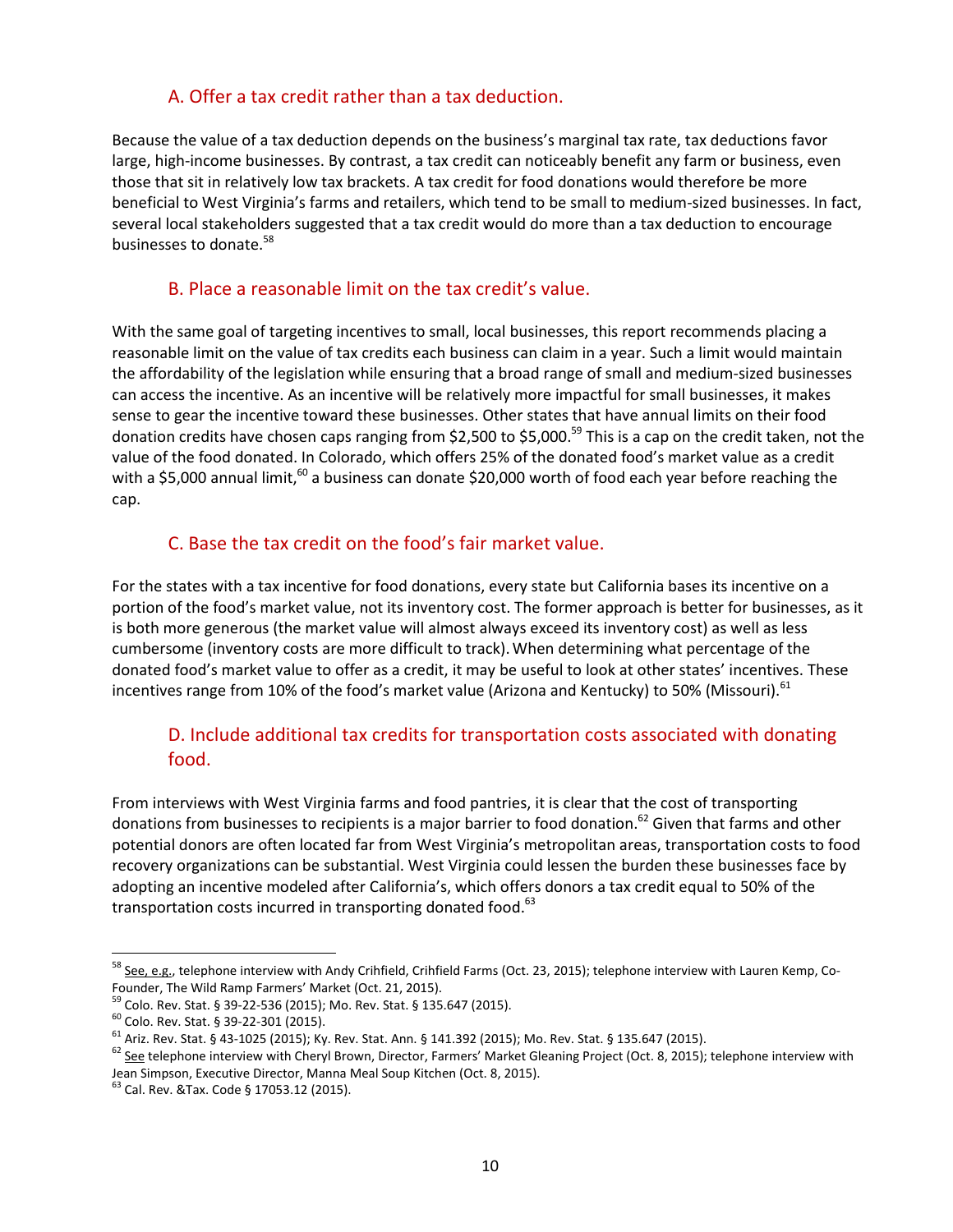#### E. Include all taxpayers as eligible donors for the incentive.

Given that many small West Virginia businesses cannot benefit from the federal enhanced deduction for food donations, a state-level incentive would be important to all small businesses. Farmers, retailers, and all other businesses should be able to benefit from the tax incentive. Limiting the credit to farmers, like a few states have done, would represent a missed opportunity to incentivize businesses from other sections of the supply chain to donate food. Restaurants, grocery stores, and other small businesses all have excess food that they could donate to non-profit organizations. In interviews, many stakeholders have indicated that small businesses may be just as well positioned as farmers to utilize a food donation tax incentive.<sup>64</sup> Recognizing this, states such as Colorado and Missouri allow all taxpayers to claim credit for food donations.65 Alternatively, a state could offer two separate tax incentives, one targeted toward farmers and the one toward other businesses, as this would offer flexibility in tailoring the tax incentive. A tax incentive for all businesses also helps to diversify the food that non-profits receive: for example, farms may donate more fresh produce, while grocery stores may donate more meat and dairy.

#### F. Include more than just fruits and vegetables when designating eligible foods.

Based on interviews with West Virginian farms, farmers' markets, and food pantries, it seems that local farmers are most likely to donate fresh fruits and vegetables due to their perishability. Since produce cannot be stored for long periods, farmers are likelier to donate produce near the end of its freshness than hold on to it.<sup>66</sup> In contrast, products like meat, eggs and dairy are less likely to be donated because they last longer and in some cases can be frozen until the next market day.<sup>67</sup> Still, having a broad list of eligible food products is beneficial because it allows for more food donations, as well as a more balanced diet for those in need. In order to avoid encouraging donations of unhealthy foods, such as soda and candy, it is advisable to draft a specific list of foods that will be covered by the incentive. This list should include nutritious staples such as produce, meat, dairy, eggs, and grains. As an example, Colorado's tax incentive covers "livestock, big game . . . eggs, milk, [and] agricultural crops, including but not limited to grains, fruits, and vegetables."<sup>68</sup>

#### G. Make all non-profit organizations eligible for the tax incentive, with no restrictions on the resale of donated food.

Some states have a "no resale" limitation for food recovery organizations in their tax incentives, meaning that if the food recovery organization sells or exchanges the donated food, the food donor is not eligible for the benefit.<sup>69</sup> One explanation behind such "no resale" clauses is that they ensure the government is not indirectly subsidizing for-profit activity, which would be contrary to the underlying goals of the charitable deduction scheme. However, requiring that the recipient be a certified 501(c)(3) non-profit organization and that the food be used in a manner related to the recipient's exempt purpose (as required in the federal tax incentive) will ensure that the food is being used in a way that support those in need, and should alleviate this concern. 70

<sup>&</sup>lt;sup>64</sup> See telephone interview with Lauren Kemp, Co-Founder, The Wild Ramp Farmers' Market (Oct. 21, 2015); telephone interview with Cheryl Brown, Director, Farmers' Market Gleaning Project (Oct. 8, 2015).<br>
<sup>65</sup> Colo. Rev. Stat. § 39-22-536 (2015), Mo. Rev. Stat. § 135.647 (2015).<br>
<sup>66</sup> <u>See</u> telephone interview with Cheryl Brown, Director, Farmer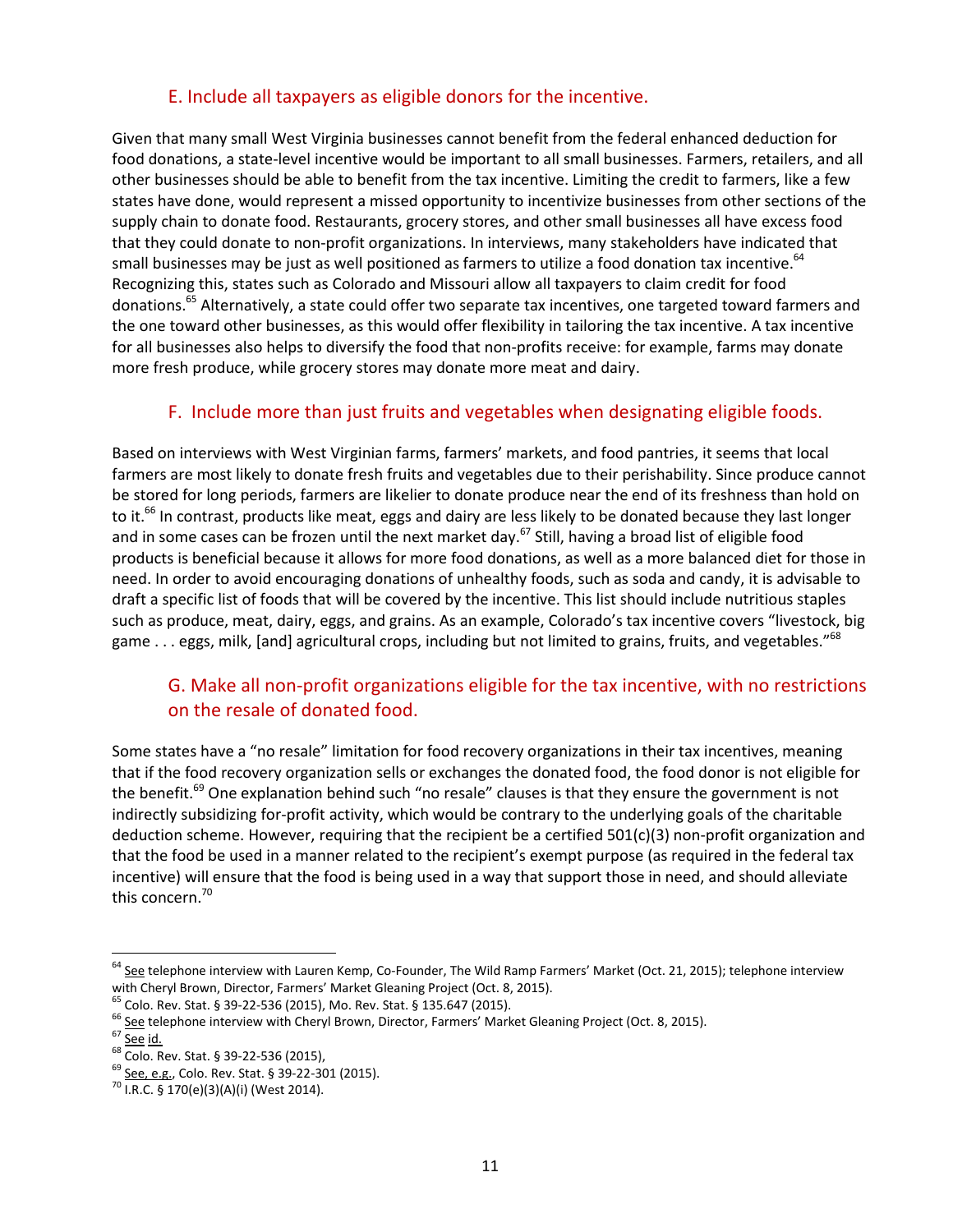While food pantries are still the dominant food recovery players in West Virginia, other areas of the nation are seeing a surge in entrepreneurial non-profits providing food to the needy through social enterprise. Some of these organizations, such as the Daily Table mentioned above, are charging customers a low price to cover the organization's operations and create a sustainable business model. Should similar non-profit organizations arise in West Virginia, donors interested in giving food to these organizations should benefit equally from the tax incentive. To cover these organizations, an incentive can define eligible recipient organizations as "all non-profits, including those that sell or exchange the donated goods."

#### H. Increase resources for education and infrastructure related to food donations.

When speaking with local businesses, one frequent concern was a lack of awareness of the existing federal tax incentive.<sup>71</sup> If any state-level tax incentive is to successfully increase food donations, local businesses and recipient non-profits must have knowledge of the incentive and its parameters. State government agencies should educate local stakeholders—farmers, grocery stores, and other food businesses—in order to raise awareness of both the federal tax incentive and any state-level tax incentive that is implemented.

In order to increase food donations, state and local governments also must improve connections between potential donors (farms, restaurants, grocers, etc.) and recipients (food banks, food pantries and entrepreneurial non-profits). The lack of contact between the two groups was an obstacle brought up by many stakeholders.<sup>72</sup> One action policymakers can take to remedy this problem is to set up an online database of potential donors and recipients. Through these databases, parties could contact each other about food donations. One example of such a database is Spoiler Alert, a Boston-based start-up. Spoiler Alert is an app that allows farmers, retailers, and other businesses to conveniently broadcast the food available to donate, as well as crucial information such as quantity, must-go-by date (the date by which the donor believes the food must be exchanged), and transportation requirements.<sup>73</sup> Food recovery organizations can view this information and contact the donor to discuss their interest and arrange a pick-up or delivery.<sup>74</sup> By bringing together donor and recipient organizations, companies such as Spoiler Alert can dramatically reduce the transaction costs of food donation. The state can encourage relationships between donor and recipient organizations by supporting entrepreneurs in setting up a similar program, or authorizing a state agency to set up a similar network.

### **VI. Conclusion**

While food insecurity is a major challenge facing West Virginia today, businesses face many costs and logistical challenges to donating excess food. A state-level tax incentive for food donations would support West Virginia's agricultural economy, strengthen ties between local businesses and consumers, reduce the amount of wasted food, and improve the healthy options available to state residents that use emergency food outlets. This report has synthesized features of tax incentives from other states, combined with West Virginia-specific research and interviews, to develop recommendations for legislation that would be effective in West Virginia. A tax incentive for food donations would give local farms and businesses financial incentives that make food donation economically viable for their business.

 $^{71}$  See telephone interview with Cheryl Brown, Director, Farmers' Market Gleaning Project (Oct. 8, 2015); telephone interview with Lauren Kemp, Co-Founder, The Wild Ramp Farmers' Market (Oct. 21, 2015).<br><sup>72</sup> See telephone interview with Cheryl Brown, Director, Farmers' Market Gleaning Project (Oct. 8, 2015); telephone interview with

Jean Simpson, Executive Director, Manna Meal Soup Kitchen (Oct. 8, 2015); telephone interview with Lauren Kemp, Co-Founder, The Wild Ramp Farmers' Market (Oct. 21, 2015).<br>
<sup>73</sup> <u>See How It Works</u>, Spoiler Alert (2015), http://foodspoileralert.com/howitworks.<br>
<sup>74</sup> <u>See id.</u>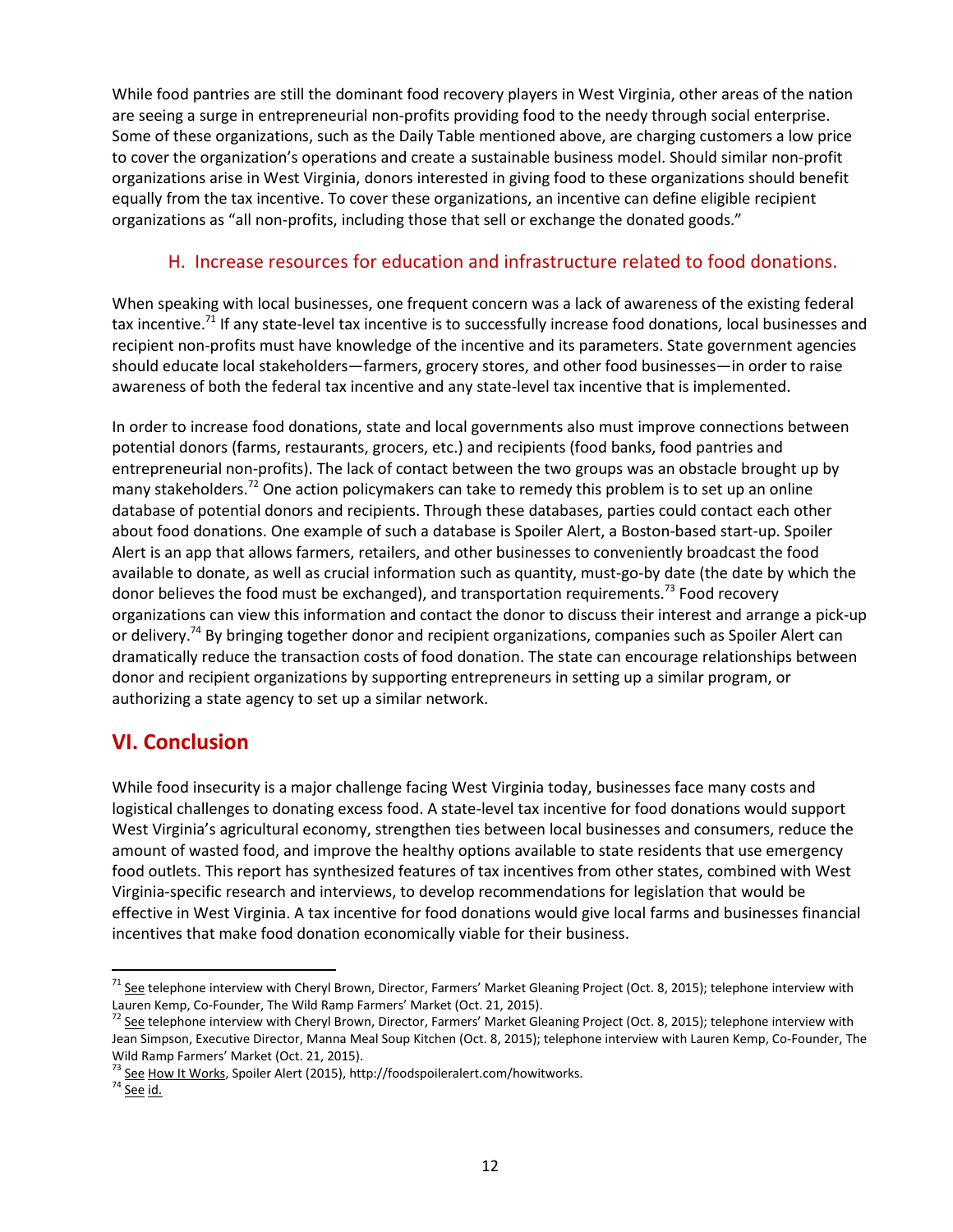## **Appendix**

Below are the full texts of California Revenue & Tax Code § 17053.88 and Missouri Revised Statute § 135.647, two tax incentive programs for food donations. While not every aspect of these two laws matches the recommendations given in this report, they may provide useful language as West Virginia devises its own tax incentive.

#### **California Revenue & Tax Code § 17053.88**

(a) In the case of a qualified taxpayer who donates fresh fruits or fresh vegetables to a food bank located in California under Chapter 5 (commencing with Section 58501) of Part 1 of Division 21 of the Food and Agricultural Code, for taxable years beginning on or after January 1, 2012, and before January 1, 2017, there shall be allowed, without regard to the taxpayer s method of accounting, as a credit against the net tax (as defined by Section 17039), an amount equal to 10 percent of the cost that would otherwise be included in inventory costs under Section 263A of the Internal Revenue Code, or that would be required to be included in inventory costs under Section 263A of the Internal Revenue Code, but for the exception for farming businesses contained in Section 263A(d) of the Internal Revenue Code, with respect to those fresh fruits or fresh vegetables.

(b) For purposes of this section, qualified taxpayer means the person responsible for planting a crop, managing the crop, and harvesting the crop from land.

(c) If the credit allowed by this section is claimed by the qualified taxpayer, any deduction otherwise allowed under this part for that amount of the cost paid or incurred by the qualified taxpayer that is eligible for the credit shall be reduced by the amount of the credit provided in subdivision (a).

(d) The donor shall provide to the nonprofit organization the estimated value of the donated fresh fruits or fresh vegetables and information regarding the origin of where the donated fruits or vegetables were grown, and upon receipt of the donated fresh fruits or fresh vegetables, the nonprofit organization shall provide a certificate to the donor. The certificate shall contain a statement signed and dated by a person authorized by that organization that the product is donated under Chapter 5 (commencing with Section 58501) of Part 1 of Division 21 of the Food and Agricultural Code. The certificate shall also contain the type and quantity of product donated, the name of donor or donors, the name and address of the donee nonprofit organization, and, as provided by the donor, the estimated value of the donated fresh fruits or fresh vegetables and its origins. Upon the request of the Franchise Tax Board, the qualified taxpayer shall provide a copy of the certification to the Franchise Tax Board.

(e) In the case where the credit allowed by this section exceeds the net tax, the excess may be carried over to reduce the net tax in the following year, and for the six succeeding years if necessary, until the credit has been exhausted.

(f) Using the information available to the Franchise Tax Board from the certificates required under subdivision (d) and subdivision (d) of Section 23688, the Franchise Tax Board shall report to the Legislature on or before December 1, 2014, and each December 1 thereafter until the inoperative date specified in subdivision (g), regarding the utilization of the credit authorized by this section and Section 23688.The Franchise Tax Board shall also include in the report the estimated value of the fresh fruits and fresh vegetables donated, the county in which the products originated, and the month the donation was made.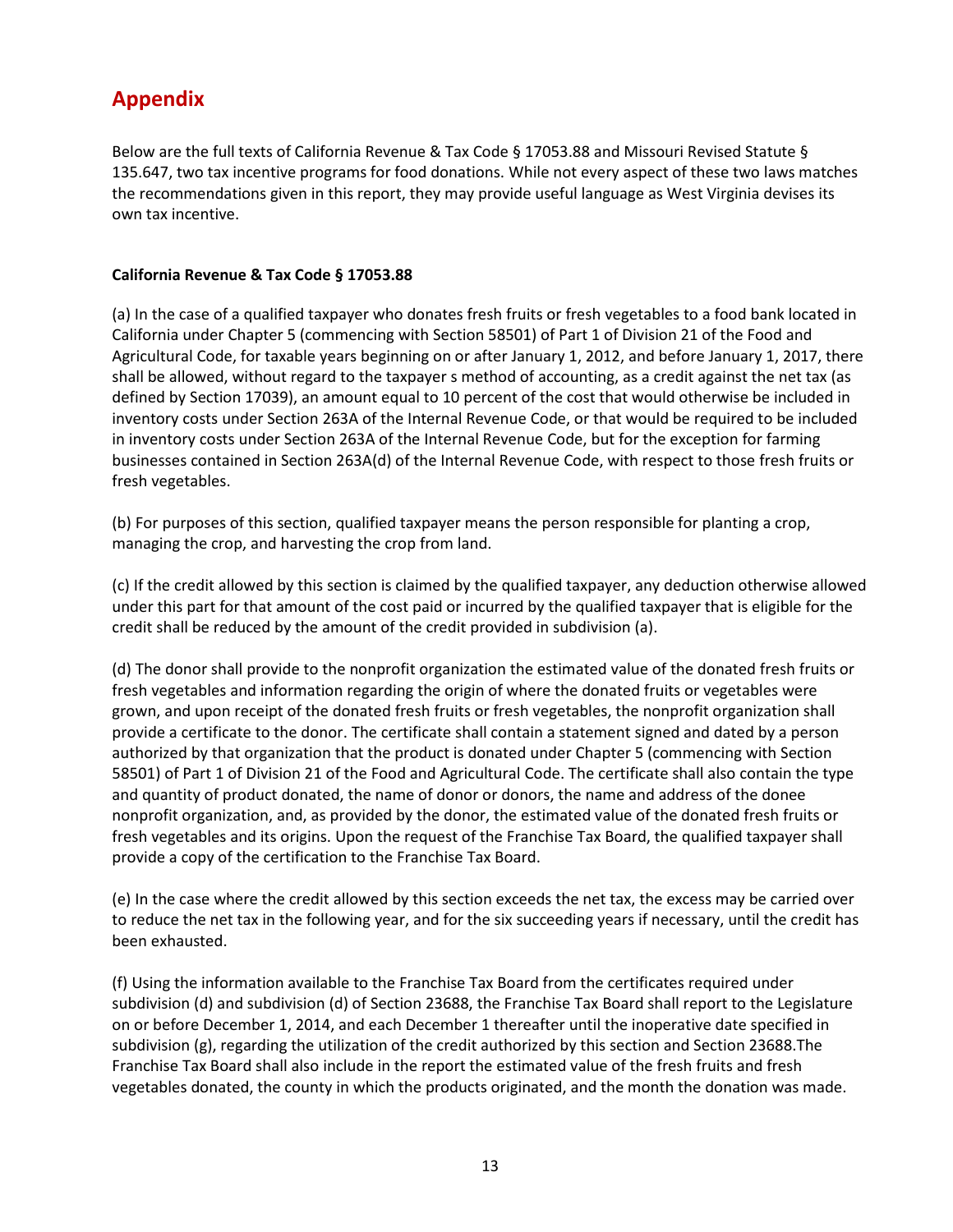(g) (1) A report to be submitted pursuant to subdivision (f) shall be submitted in compliance with Section 9795 of the Government Code.

(2) The requirement for submitting a report imposed under subdivision (f) is inoperative on January 1, 2016, pursuant to Section 10231.5 of the Government Code.

(h) This section shall remain in effect only until December 1, 2017, and as of that date is repealed.

#### **Missouri Revised Statute § 135.647**

135.647. 1. As used in this section, the following terms shall mean:

(1) "Local food pantry", any food pantry that is:

(a) Exempt from taxation under section 501(c)(3) of the Internal Revenue Code of 1986, as amended; and

(b) Distributing emergency food supplies to Missouri low-income people who would otherwise not have access to food supplies in the area in which the taxpayer claiming the tax credit under this section resides;

(2) "Taxpayer", an individual, a firm, a partner in a firm, corporation, or a shareholder in an S corporation doing business in this state and subject to the state income tax imposed by chapter 143, excluding withholding tax imposed by sections [143.191](http://www.moga.mo.gov/mostatutes/stathtml/14300001911.html) to 143.265.

2. (1) Beginning on March 29, 2013, any donation of cash or food made on or after January 1, 2013, shall be eligible for tax credits as provided by this section.

(2) For all tax years beginning on or after January 1, 2007, any taxpayer who donates cash or food, unless such food is donated after the food's expiration date, to any local food pantry shall be allowed a credit against the tax otherwise due under chapter 143, excluding withholding tax imposed by sections [143.191](http://www.moga.mo.gov/mostatutes/stathtml/14300001911.html) to [143.265,](http://www.moga.mo.gov/mostatutes/stathtml/14300002651.html) in an amount equal to fifty percent of the value of the donations made to the extent such amounts that have been subtracted from federal adjusted gross income or federal taxable income are added back in the determination of Missouri adjusted gross income or Missouri taxable income before the credit can be claimed. Each taxpayer claiming a tax credit under this section shall file an affidavit with the income tax return verifying the amount of their contributions. The amount of the tax credit claimed shall not exceed the amount of the taxpayer's state tax liability for the tax year that the credit is claimed, and shall not exceed two thousand five hundred dollars per taxpayer claiming the credit. Any amount of credit that the taxpayer is prohibited by this section from claiming in a tax year shall not be refundable, but may be carried forward to any of the taxpayer's three subsequent taxable years. No tax credit granted under this section shall be transferred, sold, or assigned. No taxpayer shall be eligible to receive a credit pursuant to this section if such taxpayer employs persons who are not authorized to work in the United States under federal law.

3. The cumulative amount of tax credits under this section which may be allocated to all taxpayers contributing to a local food pantry in any one fiscal year shall not exceed one million seven hundred fifty thousand dollars. The director of revenue shall establish a procedure by which the cumulative amount of tax credits is apportioned among all taxpayers claiming the credit by April fifteenth of the fiscal year in which the tax credit is claimed. To the maximum extent possible, the director of revenue shall establish the procedure described in this subsection in such a manner as to ensure that taxpayers can claim all the tax credits possible up to the cumulative amount of tax credits available for the fiscal year.